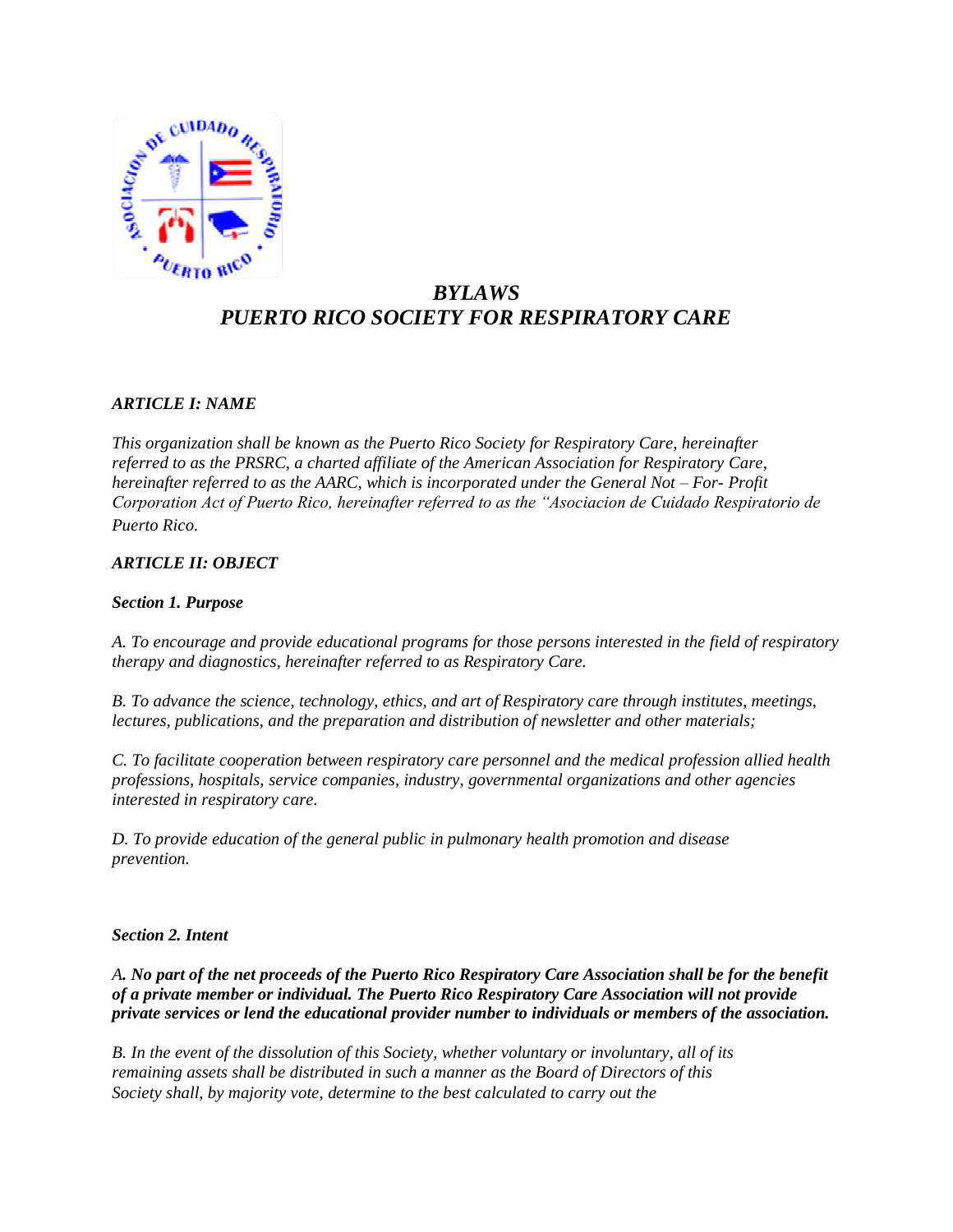*objectives and purposes for which the Society is formed. Distribution of funds, income, and property of the Society may be made to charitable, educational, scientific, or religious corporations, organizations, community chests, foundations or other kindred institutions maintained and created for one or more of the foregoing purposes, if at the time of distribution the payees or distributes are exempt from income taxation under the provisions of Section 501, 2005, and 2552 of the Internal Revenue Code, or any later or other sections of the Internal revenue code which amend or supersede the said sections. The Society shall not commit any act which shall constitute unauthorized practice of medicine under the laws of any state in which the parent Association is incorporated.*

### *ARTICLE III: MEMBERSHIP*

#### *Section 1. Classes*

*The membership of this Society shall include three (3) classes: Active Member, Associate Member and Special Member as described in the AARC Bylaws, Article III. The classifications and limitations of the membership shall be as defined in Article III of the AARC Bylaws.*

### *Section 2. Eligibility*

*A. Active Member, An individual is eligible to be an active member of this Society if he/she is a member of the AARC as specified in Article III, Section 2 of the AARC Bylaws.*

*B. Associate Member, An individual is eligible to be an associate member of this Society if he/she holds a position related to respiratory care but does not meet the requirements to become an active member. Associate members shall have all the rights and privileges of membership except that they shall not be entitled to hold office, vote, or serve as a director or chair of any standing committee. Associate Membership will include the following subclasses:*

*C.State Member. Individuals are eligible for State Membership if they are not Active Members in the AARC. State Members shall have all the rights and privileges of the Corporation and its subdivisions except voting and holding office. State Members shall be eligible to hold appointed positions in the Corporation regions only.*

*D.Student Member: Individuals will be classified as Student Members if they meet all the requirements for Associate members and are enrolled in an educational program in respiratory care accredited by an AARC-recognized agency.*

*E. Life Member. To be eligible for Life Membership, a person must be or have been an Active Member of the Corporation who has rendered distinguished service to the Corporation and its membership, as described or referred to in the Board Manual or in a Board resolution. Life Members shall have all the rights and privileges of the PRSRC and its subdivisions. Life Members shall be exempt from the payment of dues.*

*F.Honorary Member. Honorary Membership may be conferred by a two-thirds (2/3) vote of the Board of Directors upon a person who has rendered distinguished service to*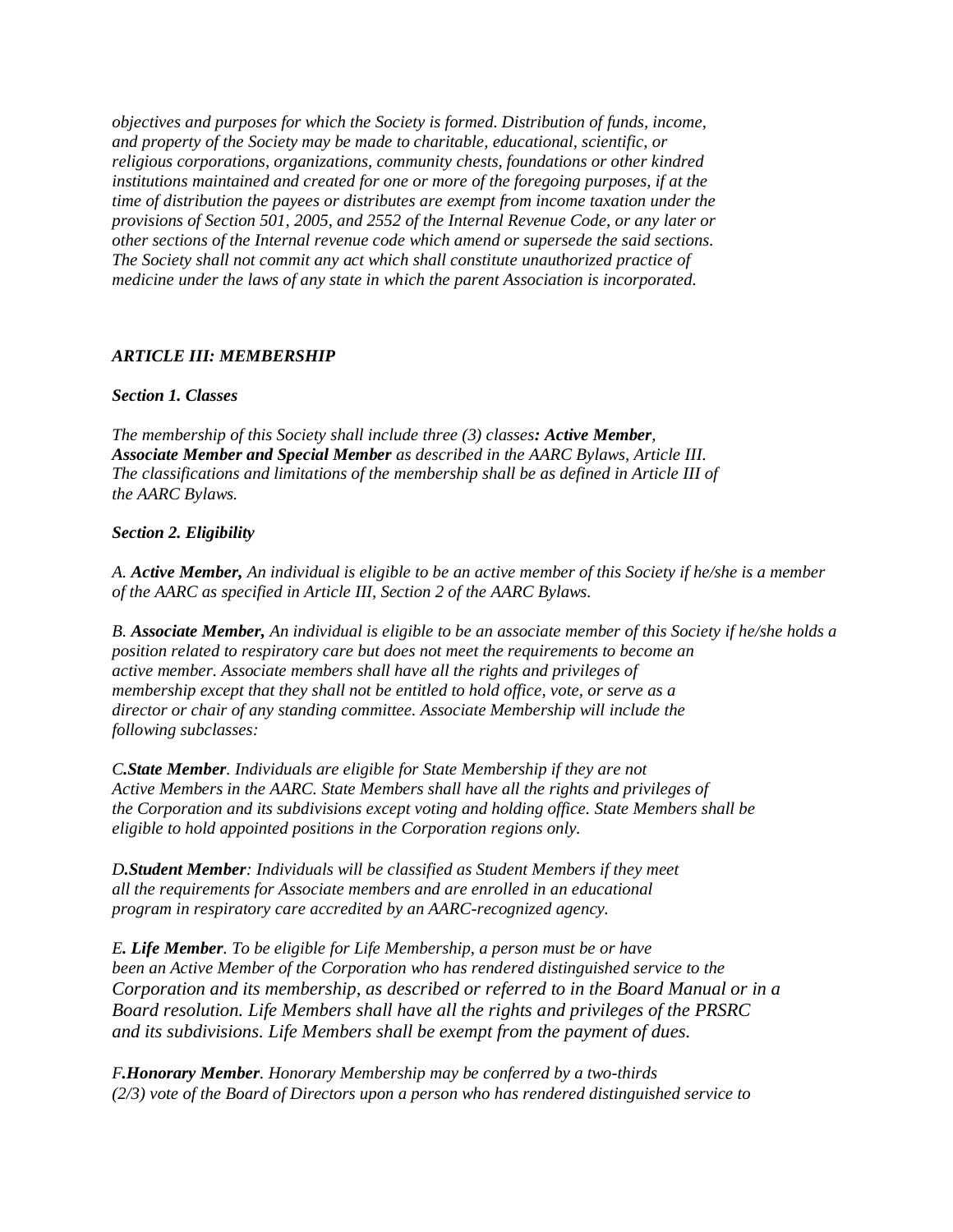*respiratory therapy in Puerto Rico. Honorary Members shall have all the rights and privileges of the PRSRC except they shall not be entitled to hold office or vote. Honorary Members shall be exempt from the payment of dues.* 

*F.Industrial Member: Individuals will be classified as Industrial members if they meet all the requirements for Associate membership and their primary occupation or business is directly or indirectly devoted to the manufacture, sales, or distribution of equipment or products which are directly or indirectly used in the area of respiratory care.*

*C. The Special Member category is to be the same as the Bylaws of the AARC under Article III, Section 4.*

### *Section 3. Application of Membership*

*Application for Membership in this Society shall follow the procedure specified in Article III, Section 6 of the AARC Bylaws which shall also serve as application to this Society.*

#### *Section 4. Good standing.*

*Any member of the PRSRC shall be in good standing if his or her fees, dues and assessments have been timely paid and if his or her membership is not subject to or encumbered by membership termination or suspension or procedures therefor as set forth or referred to in these By-Laws.*

#### *Section 5.Dues, fees and assessments.*

*The PRSRC may levy such dues upon its members as determined by the Board or a committee authorized by the Board and may also charge fees and assessments. Each member must pay, within the time periods and on the conditions set by the Corporation, such dues, fees and assessments.* 

#### *Section 6. Admission to membership.*

*The procedures for admission to membership shall be as determined by the Board or a committee authorized by the Board and/or as may be set forth in the PRSRC By-Laws.*

### *Section 7. Termination of membership.*

*A membership shall terminate on occurrence of any of the following events:*

*(a) Resignation of the member in writing (with all fees, charges and dues owing by the resigning member remaining due and payable and with no refund of paid dues or fees for unused services);*

*(b) Expiration of the period of membership, unless the membership is renewed on the renewal terms fixed by the Board;*

*(c) The member's failure to pay dues, fees, or assessments as set by the Board within a designated period of time after they are due and payable; 4*

*(d) Any event that renders the member ineligible for membership, or failure to satisfy membership qualifications; or*

*(e) Termination of membership under Section 9 of these By-Laws based on the good faith determination by the Board, or a committee or person authorized by the Board to make*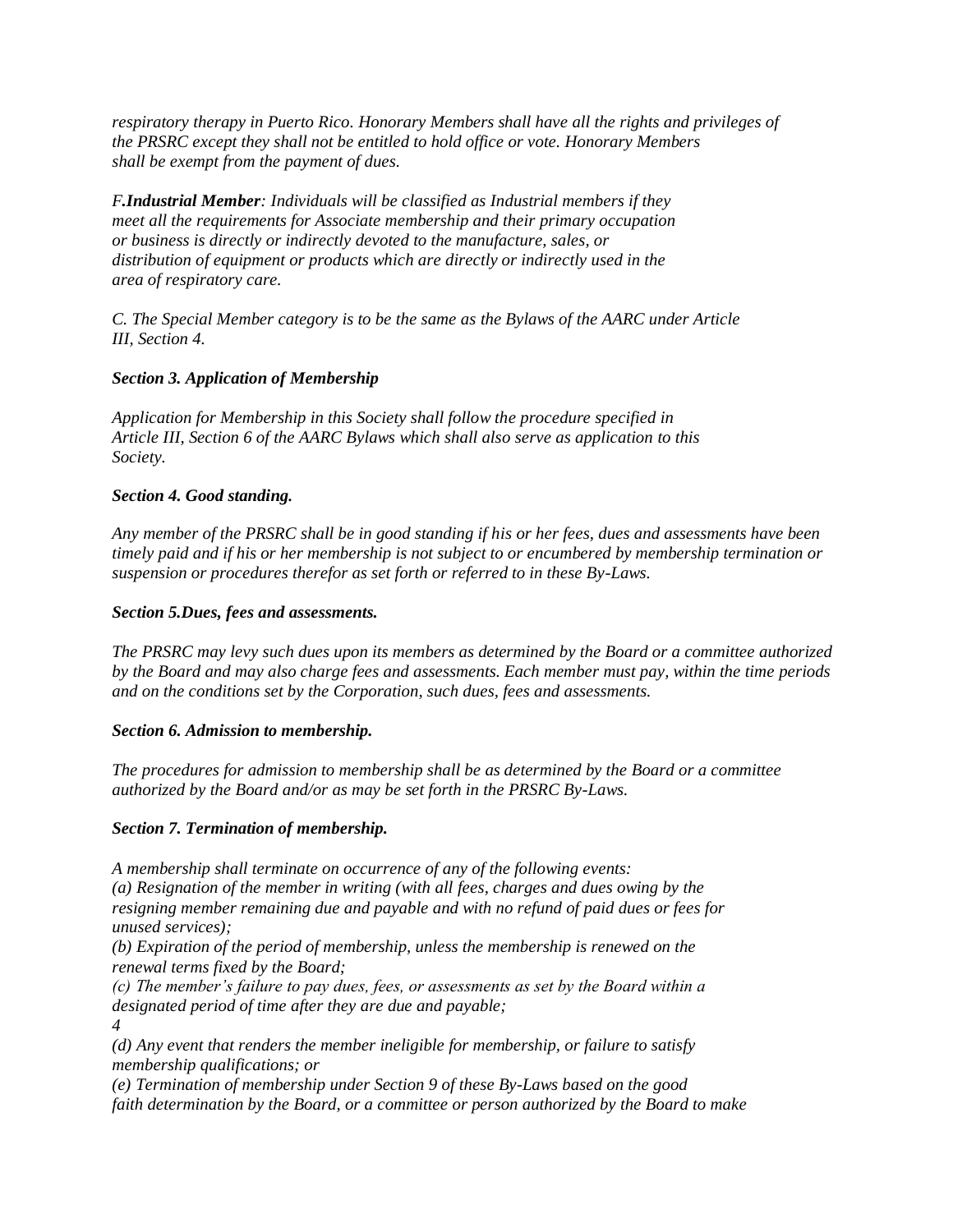*such a determination, that the member has failed in a material and serious degree to observe the rules of conduct of the PRSRC, or has engaged in conduct materially and seriously prejudicial to the PRSRC purposes and interests.*

## *Section 8. Suspension of membership.*

*A member may be suspended, under Section 9 of these By-Laws, based on the good faith determination by the Board, or a committee or person authorized by the Board to make such a determination, that the member has failed in a material and serious degree to observe the PRSRC rules of conduct, or has engaged in conduct materially and seriously prejudicial to the PRSRC purposes and interests. A person whose membership is suspended shall not be a member during the period of suspension.* 

### *Section 9. Procedures for termination or suspension of membership.*

*If grounds appear to exist for suspending or terminating a member under Sections 7 or 8 of these By-Laws, the following procedure shall be followed: (a) The PRSRC shall give the member at least 15 days' prior notice of the proposed suspension or termination and the reasons for the proposed suspension or termination. Notice shall be given by any method reasonably calculated to provide actual notice. Notice given by mail shall be sent by first-class or registered mail to the member's last address as shown on the PRSRC records.*

*(b) The member shall be given an opportunity to be heard, either orally or in writing, at least five days before the effective date of the proposed suspension or termination. The hearing shall be held, or the written statement considered, by the Board or by a committee or person authorized by the Board to determine whether the suspension or termination should occur.*

*(c) The Board, committee, or person shall decide whether the member's membership should be terminated, or whether the member should be suspended or otherwise sanctioned in any way. The decision of the Board, committee, or person shall be final.*

*(d) Any action challenging a termination of membership, suspension or other sanction, including a claim alleging defective notice, must be commenced within one year after the date of the suspension or termination.* 

# *ARTICLE IV: OFFICERS AND CHAIRPERSONS*

### *Section 1. Officers*

*The officers of the Society shall be: a President, a President-elect, a Vice-President, the Immediate Past President, a Secretary – Elect, a Secretary, a Past Secretary, a Treasurer-Elect a Treasurer, and a Past Treasurer.*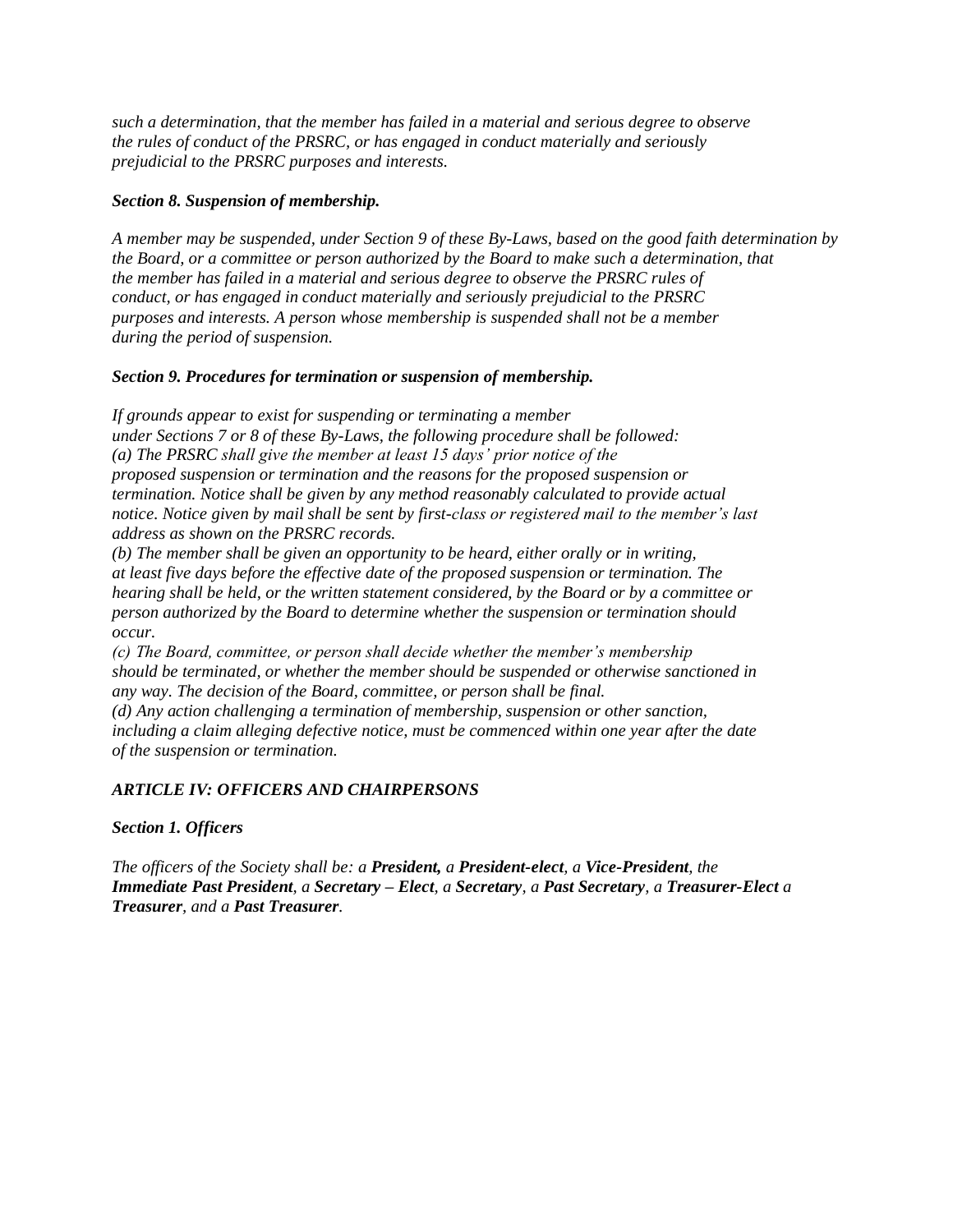### *Section 2. Term of Office*

*A. The term of office for Society officers shall be as follows:*

*President: 2 years*

*President-Elect: 1 year*

*Immediate Past President: 1 year*

*Vice President: 2 years*

*Secretary: 2 years*

*Secretary-Elect: 1 year*

*Immediate Past Secretary: 1 year*

*Treasurer: 2 years*

*Treasurer-elect: 1 year*

*Immediate Past Treasurer: 1 year*

*Elections will be staggered to accommodate orderly succession of offices and provide for continuity of leadership.*

# *The term for all officers shall begin January 1 of each year.*

*B. The President-elect shall serve a one (1) year term as President-elect, a two (2) year term as President, and a one (1) year term as immediate Past President before being eligible to serve a successive term in any elected office. Thus the President-elect shall be committed to the PRSRC for a term of four (4) years. The President-elect shall not serve more than two (2) consecutive rotations as President-Elect / President / Past-President, for a total a total service of 8 years.*

*C. The Treasurer-Elect shall serve a one (1) year term as Treasurer-Elect immediately followed by a two (2) year term as Treasurer and a one (1) year term as Past Treasurer. Thus the Treasurer shall be committed to the ASRC for a term of four (4) years. The Treasurer shall not serve more than two (2) consecutive rotations as Treasurer-Elect / Treasurer / Past Treasurer, for a total a total service of 8 years.*

*D. The Secretary-Elect shall serve a one (1) year term as Secreatry-Elect immediately followed by a two (2) year term as Secretary and a one (1) year term as Past Secreatry. Thus the Secretary shall be committed to the ASRC for a term of four (4) years. The Secretary shall not serve more than two (2) consecutive rotations as Secretary-Elect / Secretary / Past Secretary, for a total a total service of 8 years.*

*E. The term of office for District Chairpersons shall begin January 1 of each year and shall be for one (1) year and not to exceed three (3) consecutive terms.*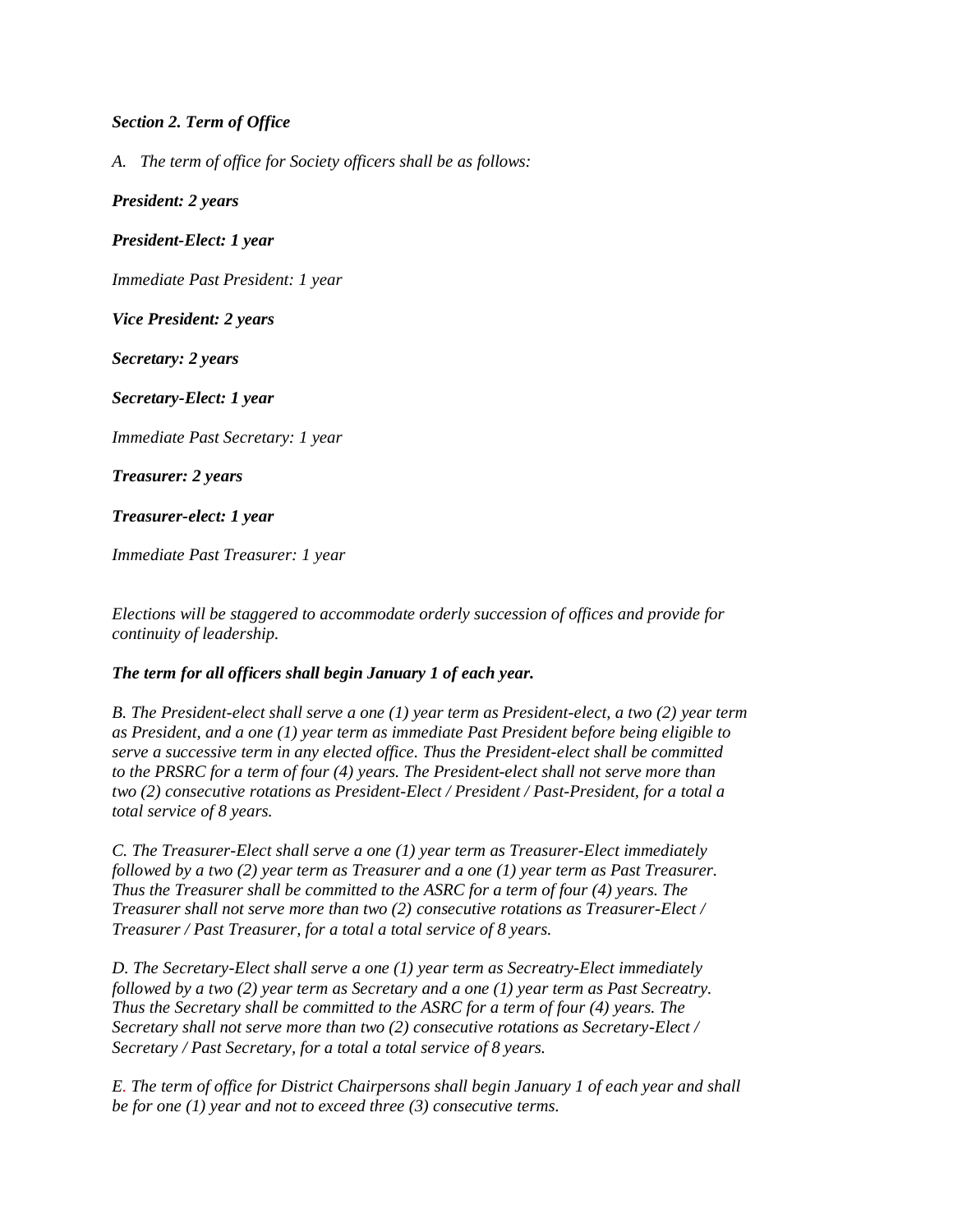## *Section 4. Vacancies in Office*

*A. In the event of a vacancy in the office of President, President-elect shall become President to serve the unexpired term and shall serve the successive term as President.*

*B. In the event of a vacancy in the office of the President-elect, the Vice-President shall assume only the duties, but not the office. He shall perform these duties as well as his own until a special election can be held to fill the vacancy. The election shall be held within 60 days from the date on which the office was vacated. In absence of a President-Elect and a vacancy in the office of President, the Vice President shall serve the remainder of the President's term.*

*C. In the event of a vacancy in the office of the Treasurer, the Treasurer-Elect shall become Acting Treasurer, to serve the unexpired term, and shall also serve their successive term as Treasurer. In the event of a vacancy in the office of Treasurer-Elect, the Board of Directors shall elect a qualified member to fill the vacancy until the next annual election. The annual election ballot will be adjusted to include a position for the remaining unexpired term of the two (2) year Treasurer-Elect position.*

*D. Any vacancy that occurs in any other office of the Board of Directors shall be filled by special election within 60 days from the date of the vacancy. A vacancy in a District Chairperson shall be administered in accordance with Article XI Section 2 of these bylaws.*

## *Section 5. Duties of Officers*

# *A. President*

*He/She serves as a voting member of the Board of Directors and shall preside at all meetings of the Board of Directors. He/She shall prepare an agenda for all meetings; appoint standing and special committees subject to the approval of the Board of Directors; be an ex-officio member of all committees except the Elections and Nominations committees; and, present to the Board of Directors and membership an annual report of the Society activities. The president shall be bonded and shall serve as a signatory on PRSRC funds. The president can represent the PRSRC as delegate to the HOD.*

### *B. President-elect*

*The President-elect shall automatically succeed the president when the term ends. He/She serves as a voting member of the Board of Directors and will perform such duties as shall be assigned by the President or the Board of Directors and also serve his/her term as an active member of the Program Committee.*

### *C. Vice-President*

*He/She serves as a voting member of the Board of Directors and will be the liaison of the district chairpersons which involves frequent communication, direction, and support for them. He/She will report communications and activities from the districts to the President monthly. In the event of a vacancy in the office of President-elect, the Vice President shall assume the duties, but not the office of the President-elect, and shall also continue to serve as Vice President until the next scheduled election. The Vice President will assume*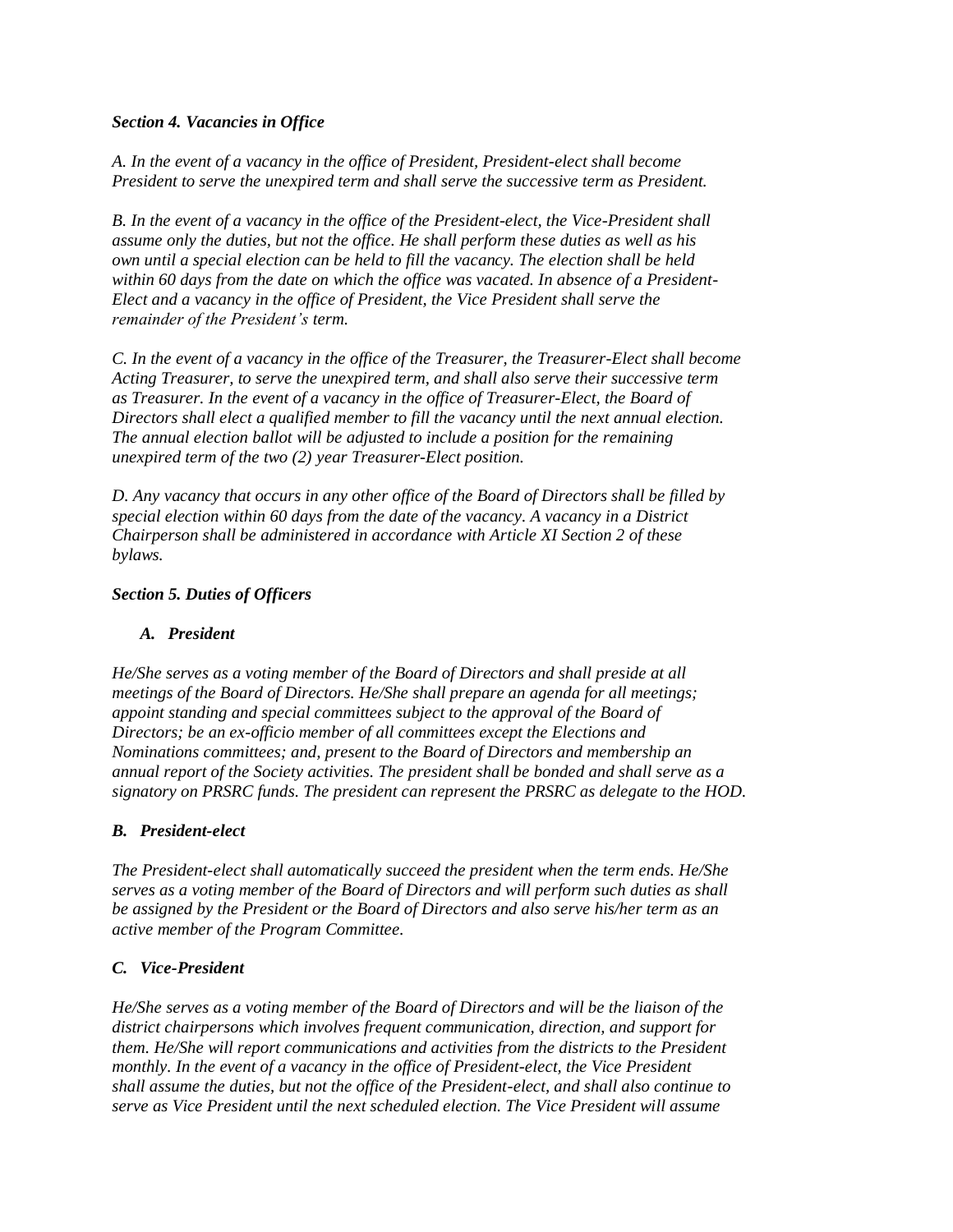*the duties and responsibilities, but not the office of the President if the Presidency should be vacated and the office of President-elect is unfilled.*

## *D. Treasurer*

*The treasurer shall be bonded and serves as a voting member of the Board of Directors. He/she shall have charge of all funds and securities of the Society; endorsing checks, notes, or other orders for payment of bills; disbursing funds as authorized by the Board of Directors and/or in accordance with the adopted budget; depositing funds as the Board of Directors may designate. He/She shall see that full and accurate accounts are kept and submit monthly trial balances to the Secretary within twenty (20) days after the monthly closing of the books; make a written quarterly financial report to the quarterly meetings of the Board of Directors.*

## *E. Treasurer-Elect*

*Treasurer-Elect: The Treasurer-Elect shall be bonded. He/she shall chair the Budget/Audit Committee and assist the Treasurer in the performance of her/his duties. The Treasurer -Elect shall serve as a voting member of the Board in the Treasurer's absence.*

## *F. Past Treasurer*

*Past Treasurer: The Past Treasurer shall serve on the Budget/Audit Committee and assist the Treasurer in the performance of her/his duties.*

### *G. Secretary*

*The Secretary shall have charge of keeping the minutes of the Board of Directors' regular business meetings and the annual business meeting, submitting a copy of the minutes of every meeting of the governing body and other business of the Society to the Executive Office of the AARC within thirty (30) days following the meeting; executing the general correspondence; affixing the corporate seal on documents so requiring, and in general, performing all duties as from time to time shall be assigned by the President or the Board of Directors.*

### *H. Secretary-Elect*

*The Secretary-Elect is successor to the office of Secretary when the Secretary's term of office expires. He/she shall assist the Secretary in the fulfillment of his/her responsibilities; attend Board of Directors meetings as a non-voting member; and record minutes of Board of Directors meetings in the Secretary's absence. The Secretary-Elect shall serve as a voting member of the Board in the Secretary's absence.*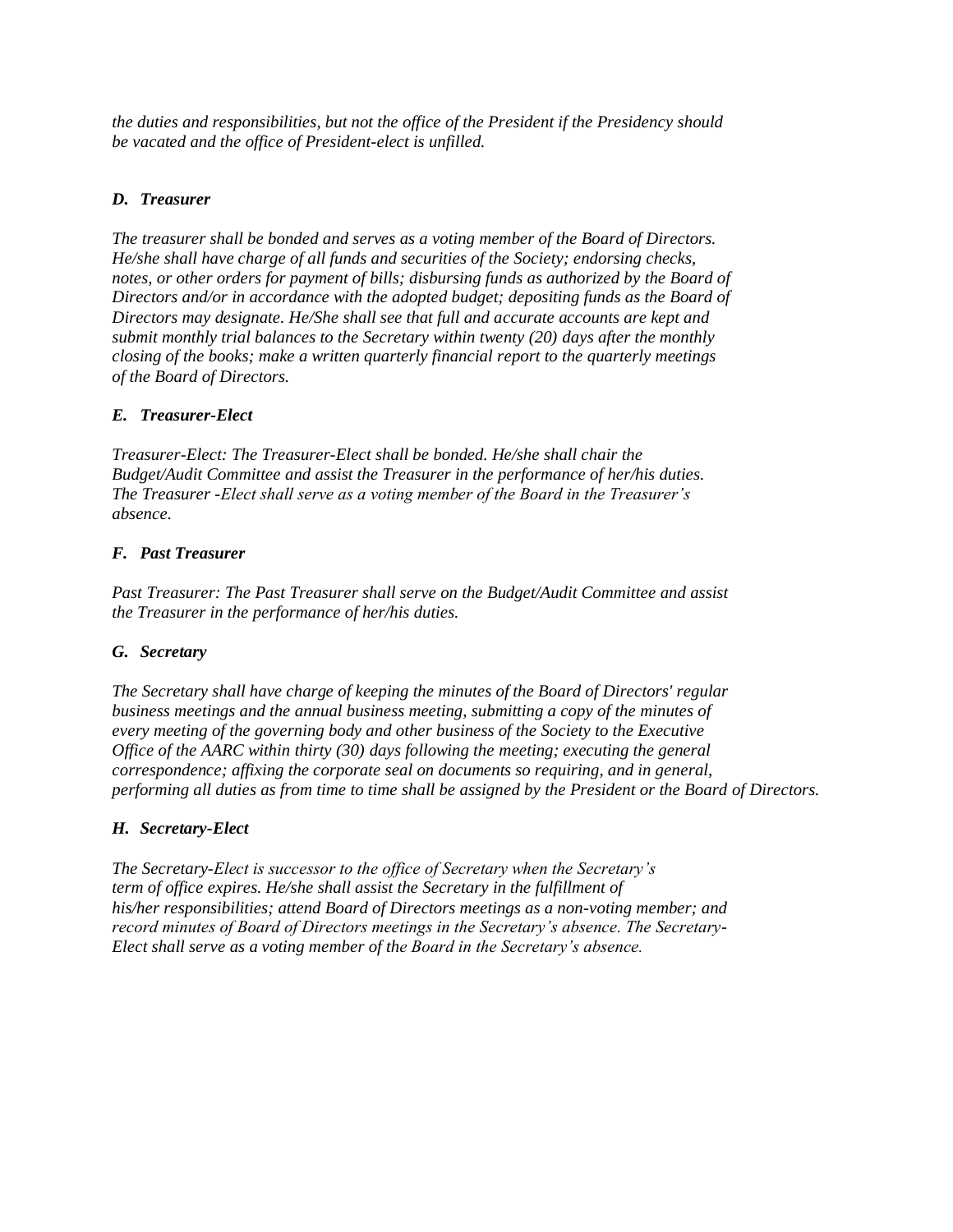## *I. Past Secretary*

*The Past Secretary serves as advisor to the Secretary and shall assist the Secretary as requested in the fulfillment of his/her responsibilities. He/she shall assist the Secretary-Elect in the transition into the office of Secretary. J. Past President*

*The Past President (PRSRC President the former year) is serves as a voting member of the Board of Directors, and serves in an advisory capacity to the Board of Directors.*

# *ARTICLE VI: NOMINATIONS AND ELECTIONS*

### *Section 1. Nominations / Elections*

*A. The President shall appoint an impartial Nominations / Elections Committee which shall arrange and conduct nominations and elections. The results of the election shall be made public at the annual business meeting.*

*B. This Committee shall consist of three (3) active members who shall serve for a term of one (1) year.*

*C. This Committee shall prepare for approval by the Board of Directors a slate of officers, district representatives, and delegates for the annual election.*

*D. It shall be the duty of the Committee to make the final critical appraisal of candidates to see that the nominations are in the best interests of the AARC and the Society through a consideration of personal qualifications and geographical representations as applicable.*

### *Section 2. Nominations*

*A. Elections of officers shall be staggered to accommodate orderly succession of offices and provide for continuity of leadership. Biennially, the Nominating Committee shall place in nomination the names of at least one (1) person for the offices of President-elect, Vice-President, Secretary-Elect, Treasurer-Elect and Delegate. Annually, the Nominating Committee shall place in nomination at least one person for the office of District Vice-Chairperson.*

*B. Only Active or Life Members in good standing shall be eligible for nomination.*

*D. The Committee shall provide a pertinent biographical sketch of each nominee's professional activities and services to the organization, all of which shall be a part of the ballot.*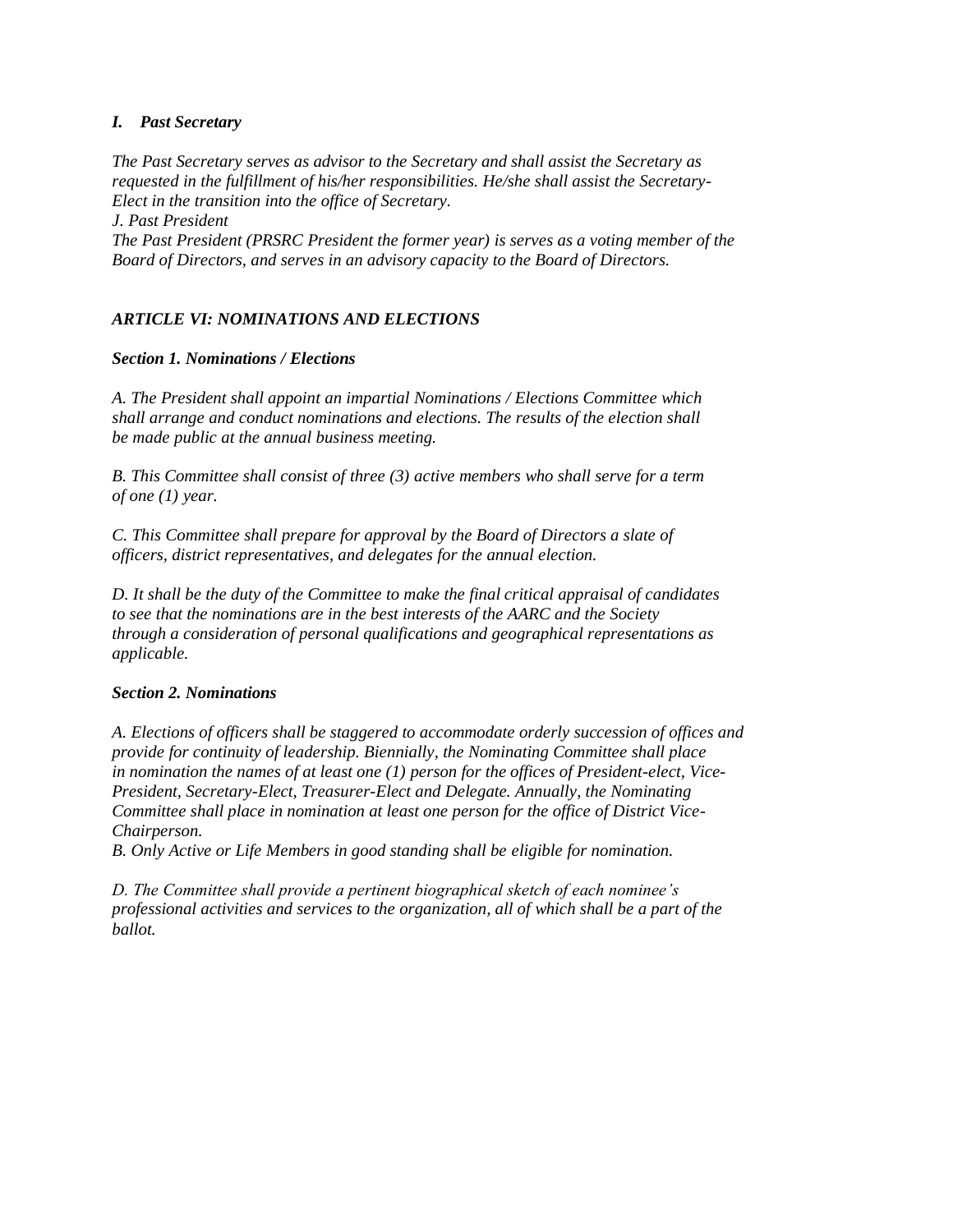#### *Section 3. Elections*

*A. At the direction of the Society's Board of Directors, the vote shall be so designed as to be a secret ballot, either electronically or by mail, distributed to members in good standing at their last address of record with provisions for write-in votes of each office. The deadline date shall be clearly indicated on the ballot. Ballots, to be acceptable, must be received on or before the deadline.*

*B. Society elections shall be determined by a majority of votes cast. A tie vote shall be decided by lot.*

*C. Any Elections' Committee member who accepts a nomination must resign from the Elections Committee.*

#### *Section 4. VOTING AND OTHER RIGHTS.*

*Only Active Members and Life Members in good standing shall be entitled to vote. Members in good standing of those two classes shall have the right to vote for the election of officers, directors and delegates as set forth in these By-Laws and on such other matters to the extent required by the PRSRC Code, including without limitation on disposition of all or substantially all of the Corporation's assets other than in the usual and regular course of the Corporation's activities, on the principal terms of a merger of the Corporation and any changes in such principal terms and on an election to dissolve the Corporation. No members of any of the classes other than the two mentioned shall have the right to vote on any matter. Only Active Members and Life Members in good standing shall be entitled to hold elective office in the Corporation. Student members may hold appointed positions. State members may hold appointed positions in the regions only. The other rights, privileges, preferences, restrictions and/or conditions of each class of membership may also differ and shall be as determined by the Board of Directors and/or as set forth in the Board Manual.* 

# *ARTICLE VII: BOARD OF DIRECTORS*

### *Section 1. Composition and Powers*

*A. The executive government of this Society shall be vested in a Board of seven (7) Active or Life Members consisting of the President, President-elect, Vice-President, Secretary, Treasurer, Immediate Past-President, and The 2 Delegates shall be non-voting members of the Society Board of Directors.*

*B. The President shall be Chairperson and presiding officer of the Board of Directors. He/She shall invite in writing such individuals to the meetings of the Board as he shall deem necessary, with the privilege of voice but not vote.*

*C. Upon refusal or neglect of any member of the Board to perform the duties of that office or for any conduct deemed prejudicial to the Society, the Board of Directors shall have the power to declare an office vacant by a two-thirds (2/3) vote. Written notice shall be given to the member within ten (10) days of such action that the office has been declared vacant.*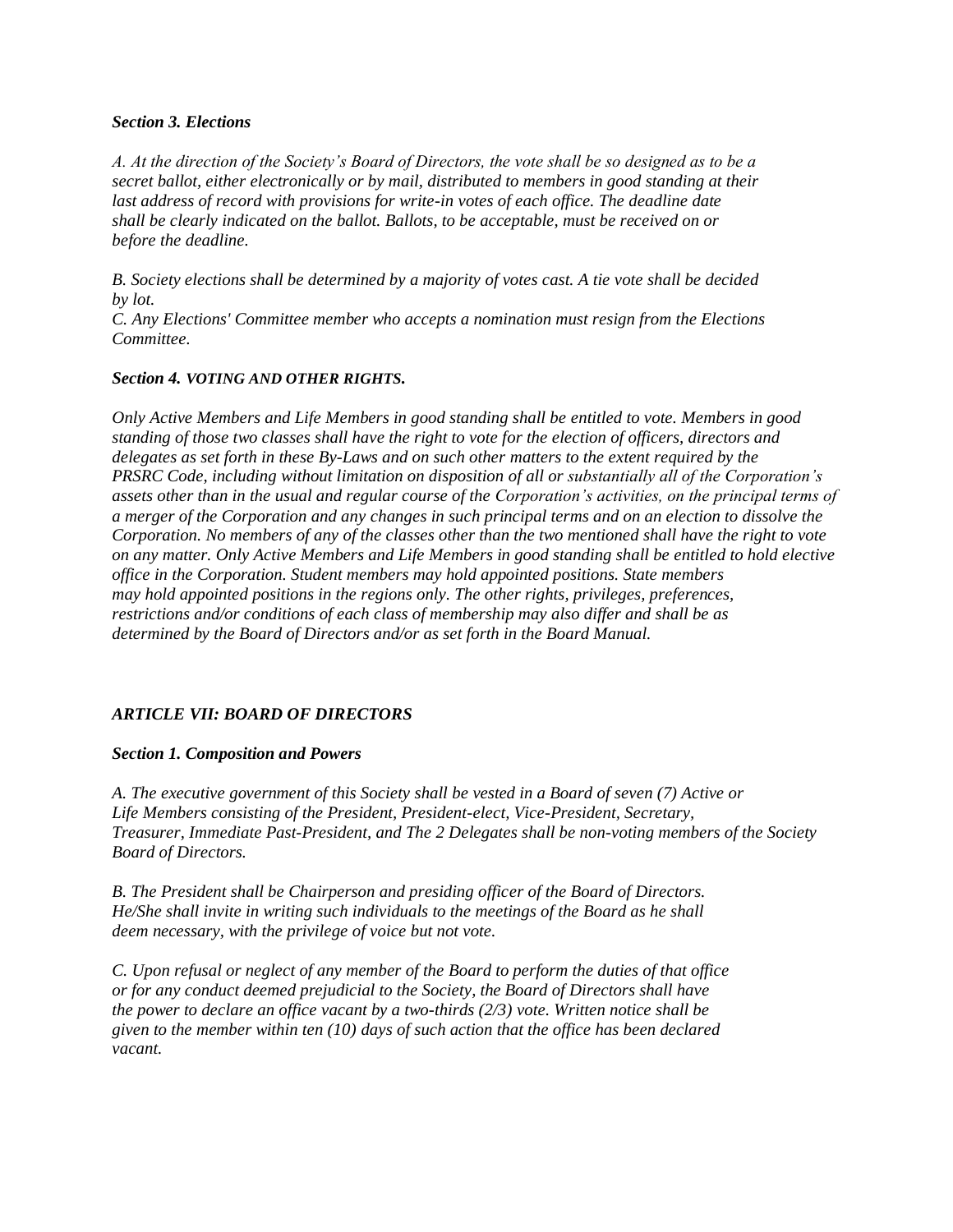#### *Section 2. Duties*

*A. Supervise all business and activity of the Society within the limitations of these Bylaws. B. Adopt and rescind standing rules, policies and procedures of the Society.*

*C. Determine remuneration, stipends, Annual Business Meeting fees for the following year, and other related matters, after consideration of the budget.*

#### *Section 3. Meetings*

*A. The Board of Directors shall hold the annual business meeting at the time of the annual educational seminar and shall not hold fewer than two (2) regular and separate meetings during the calendar year.*

*B. Special meetings of the Board of Directors shall be called by the President at such times as the business of the Society shall require, or upon written request of three (3) members of the Board of Directors filed with the President and Secretary of the Society.*

*C. A majority of the Board of Directors shall constitute a quorum at any meeting of the board providing that the president and / or the vice-president is present.*

*D. The Board of Directors shall have the power to call an executive session. The executive session shall include only members of the Board of Directors and those individuals invited by the Board of Directors to attend. The executive session shall be held only in conjunction with regularly scheduled or specially scheduled meetings. The purpose of an executive session shall be to discuss recommendations from the Judicial Legislative Committee, or sensitive subjects/actions that would better serve the state society to be carried out discreetly. These subjects and actions shall include, but not be limited to: recommendations from the Judicial-Legislative Committee, declaring an office vacant, removal of any committee chairperson from duty, requests from individual members to the Board of Directors of the PRSRC of a personal nature, actions concerning a member of the Board of Directors at which time the Board member in question shall be asked to remove him/herself from the session.*

*The Board of Directors shall not record, for the minutes, any discussions held during the executive session. Board members present during the executive session shall not discuss with any individual, the proceedings taking place during the executive session. Violation of this statement will result in action from the PRSRC Judicial-Legislative Committee and may result in revocation of membership in the PRSRC.*

### *Section 5. Multiple Offices*

*No officer or delegates shall hold two office simultaneously and no Past President shall hold any elected office until his/her term is expired.*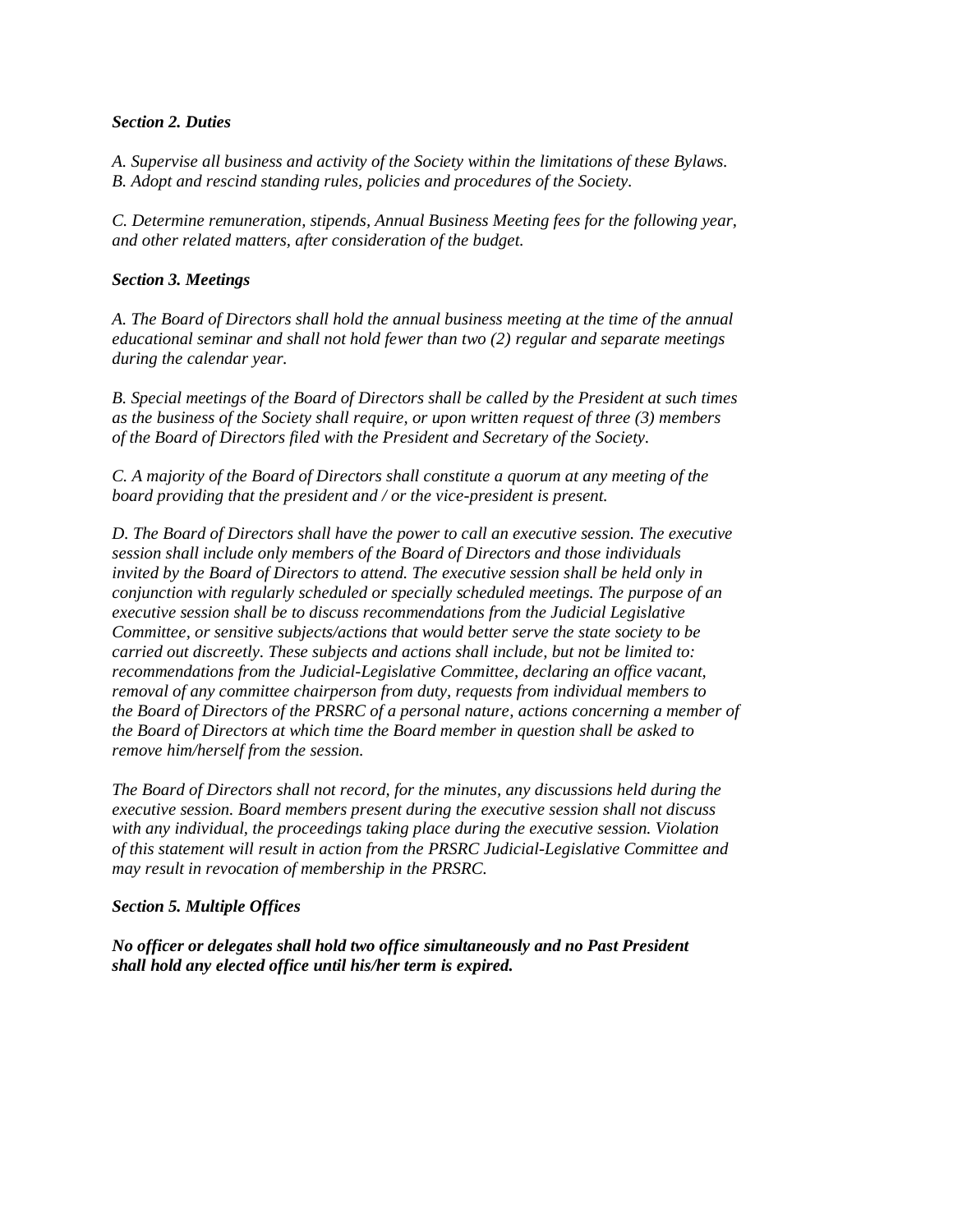### *ARTICLE VIII: ANNUAL BUSINESS MEETING*

#### *Section 1. Date and Place*

*A. The Society shall hold an annual business meeting during the annual educational seminar; additional meetings may be held as required to fulfill the objectives of the Society.*

*B. The date and place of the annual business meeting and additional meetings shall be decided in advance by the Board of Directors of the PRSRC. In the event of a major emergency the Board of Directors shall cancel the scheduled meeting, set a new date and place if feasible, or conduct the business or the meeting by mail or electronic notification provided the material is sent in the same words to the voting membership.*

### *Section 2. Purpose*

*The annual business meeting shall be for the purpose of receiving reports of officers and committees, the results of the election, and for other business brought by the President.*

### *Section 3. Notification*

*Written notice of the time and place of the annual business meeting shall be sent to all members of the Society not fewer than thirty-five (30) days prior to the Meeting.*

## *ARTICLE IX: SOCIETY DELEGATES TO THE AARC HOUSE OF DELEGATES*

#### *Section 1. Election*

*Delegates of this Society to the House of Delegates of the AARC shall be elected every two years for a four-year term. Each delegate shall serve one (1) four-year term. Persons nominated to the position of Delegate must possess previous PRSRC Board Member experience for a minimum of 2 years out of the preceding 6 years prior to election.*

### *Section 2. Duties*

*The duties of the Delegates shall be as specified in the AARC Bylaws.*

### *Section 3. Board Member (ex-officio)*

*The Delegates shall be non-voting members of the Society Board of Directors.*

### *Section 4. Multiple Offices*

*Delegates may not hold concurrent elective offices.*

### *Section 5. Vacancies*

*Any vacancy in the office of Delegate shall be filled by special election within sixty (60) days of the vacancy.*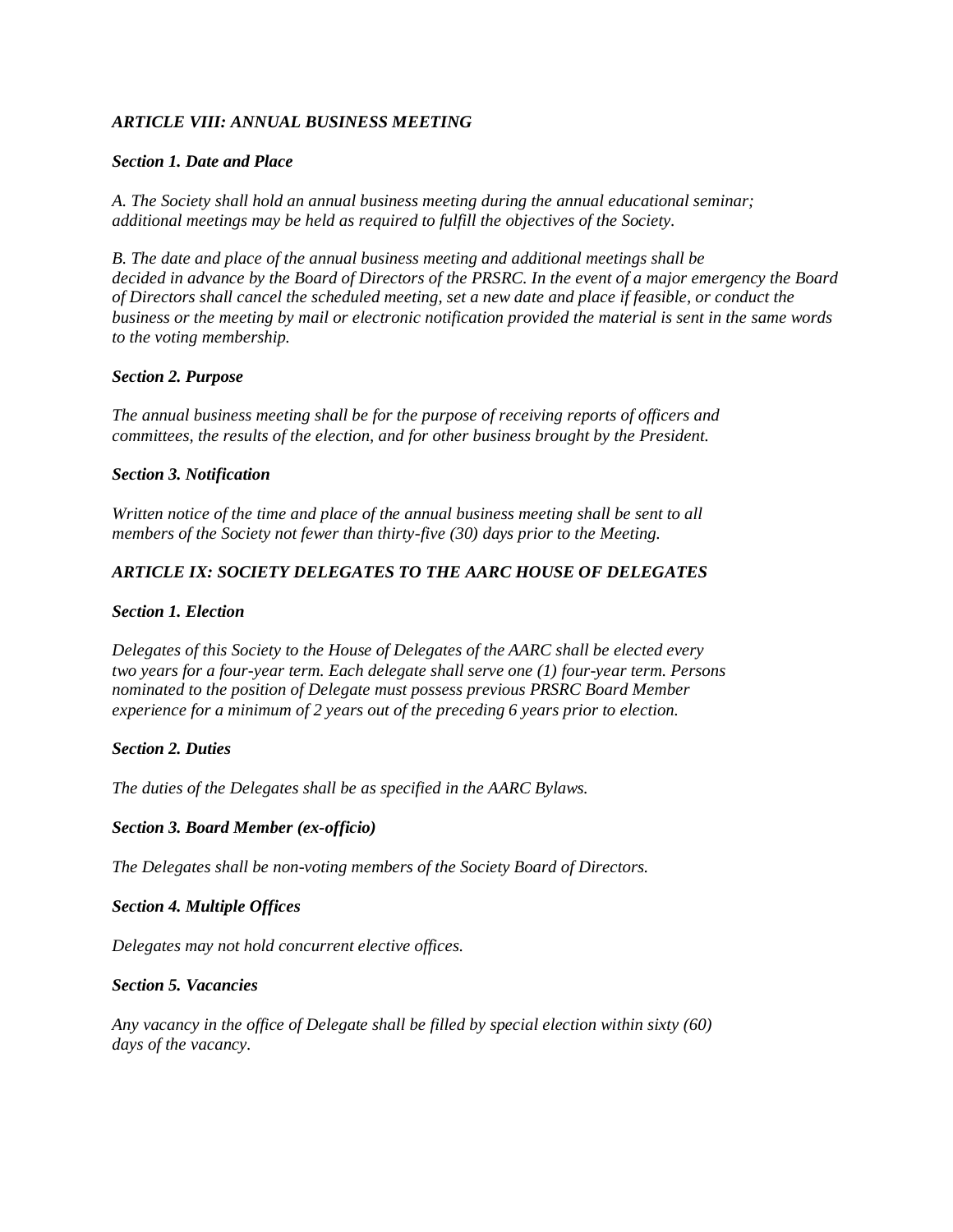## *ARTICLE X: COMMITTEES*

#### *Section 1. Standing and Special Committees*

*The members of the following Standing Committees shall be appointed by the President, subject to the approval of the Board of Directors, to serve for a term of one (1) year,*

*Members of the Program Committee shall be appointed by the Board of Directors.*

*1. Membership 6. Program 2. Budget 7. Publications / Website 3. Audi t 8. Public Relations 4. Nominations / Elections 9. Education 5. Bylaws* 

#### *Section 2. Special Committees*

*Special committees such as the Judicial Committee, may be appointed by the President to meet special needs.*

#### *Section 3. Committee Chairperson's Duties*

*A. The Chairperson of each committee shall confer promptly with the members of their respective committee on work assignments.*

*B. The Chairperson of each committee may recommend prospective committee members to the President. When possible, the Chairperson of the previous year shall serve as a member of the new committee.*

*C. All committee reports shall be made in writing and submitted to the President of the Society at least ten (10) days prior to the meeting at which the report is to be read*

*D. All committee members shall be members is good standing of the AARC. Non-members or physician members may be appointed as consultants to committees.*

### *Section 4. DUTIES OF COMMITTEES*

#### *A. Membership Committee*

*.*

*1. The committee shall consist of at least one Society Delegate and one other member.*

*2. They shall be responsible for recruitment activities for the society and shall work closely with the district chairpersons and Vice-Chairpersons to formulate these activities for their specific areas.*

*3. They shall be responsible for maintaining an accurate mailing list and a system for updating such list in a timely manner.*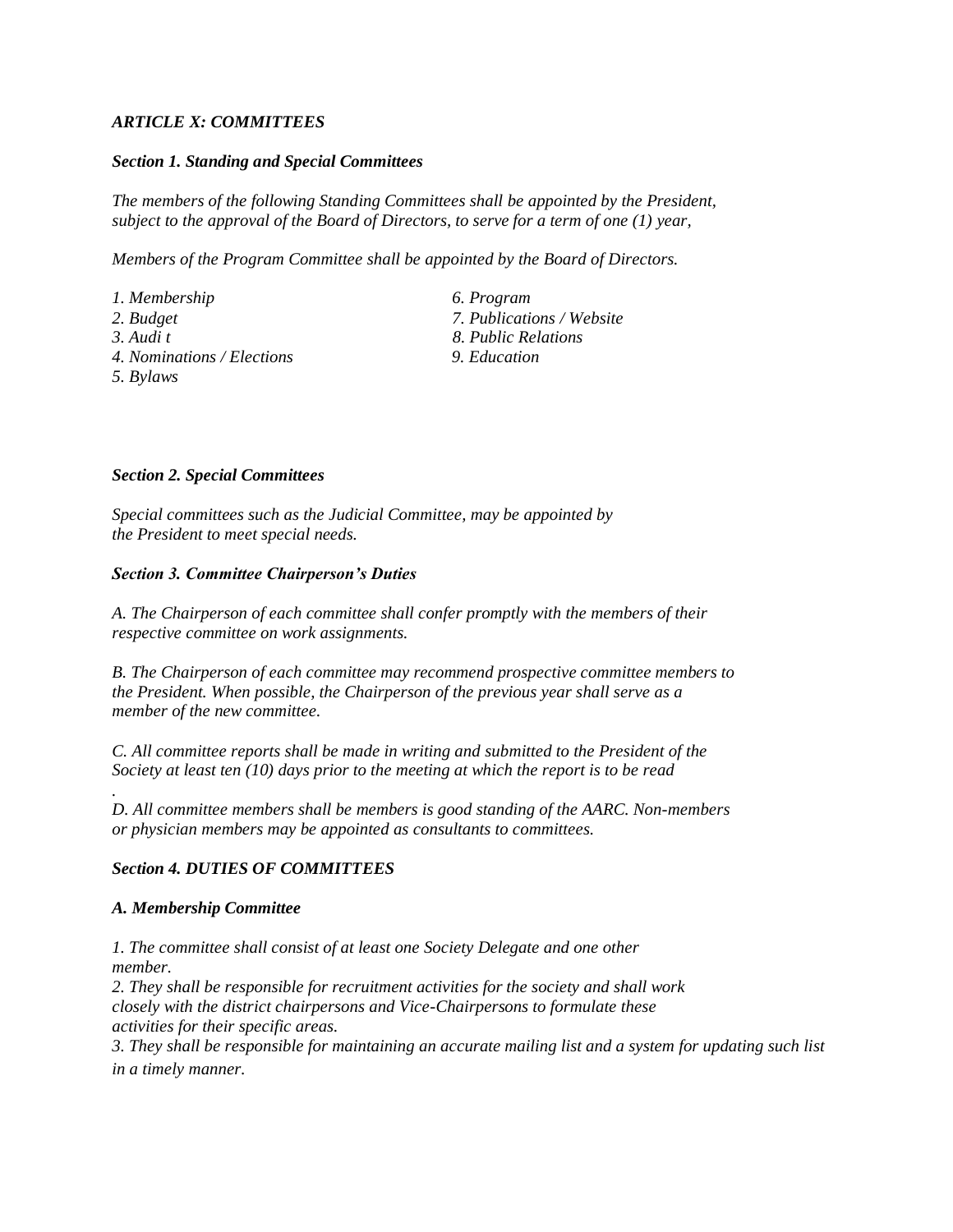## *B. Budget Committee*

*1. This Committee shall be composed of the Treasurer, Treasurer-Elect and a Past President and at least one other society member.*

*2. They propose an annual budget for approval by the Board of Directors*

*3. The Chair of this committee cannot be the Treasurer of the Society.*

## *C. Audit Committee*

*1. This Committee shall be composed of the President, the President-elect, the Past-Treasurer and at least one other active member.*

*2. They conduct an annual audit of the financial records of the Society and submit such to the Board of Directors.*

*3. The Chair of this committee cannot be the Treasurer of the Society.*

### *D. Nominations / Elections Committee*

*1. This Committee shall consist of three (3) active Members who shall serve for a term of one (1) year.*

*2. This Committee shall prepare for approval by the Board of Directors a slate of officers, district representatives, and delegates for the annual election.*

*3. The Committee shall consist of at least three (3) members*

*4. It shall be the duty of the Committee to make the final critical appraisal of candidates to see that the nominations are in the best interests of the AARC and the Society through a consideration of personal qualifications and geographical representations as applicable.*

*5. This Committee shall prepare the balloting, conduct the election, verify and count ballots for all elections held during the calendar year.*

# *E. Bylaws Committee*

*1. Shall consist of at least three (3) members, one (1) of whom shall be a past president. 2. Shall receive, review, and prepare all Amendments to the Bylaws for submission to the Board of Directors.*

### *F. Program Committee*

*1. This Committee shall consist of at least three (3) Members appointed by the Board of Directors.*

*2. The chairperson will appoint other active members including the President-elect and the Medical Advisor to assist him/her in planning the annual meeting.*

### *G. Publications/Website Committee*

*1. This Committee shall consist of at least three (3) Members, one (1) of whom shall be a past-president.*

*2. This committee shall concern itself with the marketing, content, and writing of informational and educational material, specifically on the ASRC website.*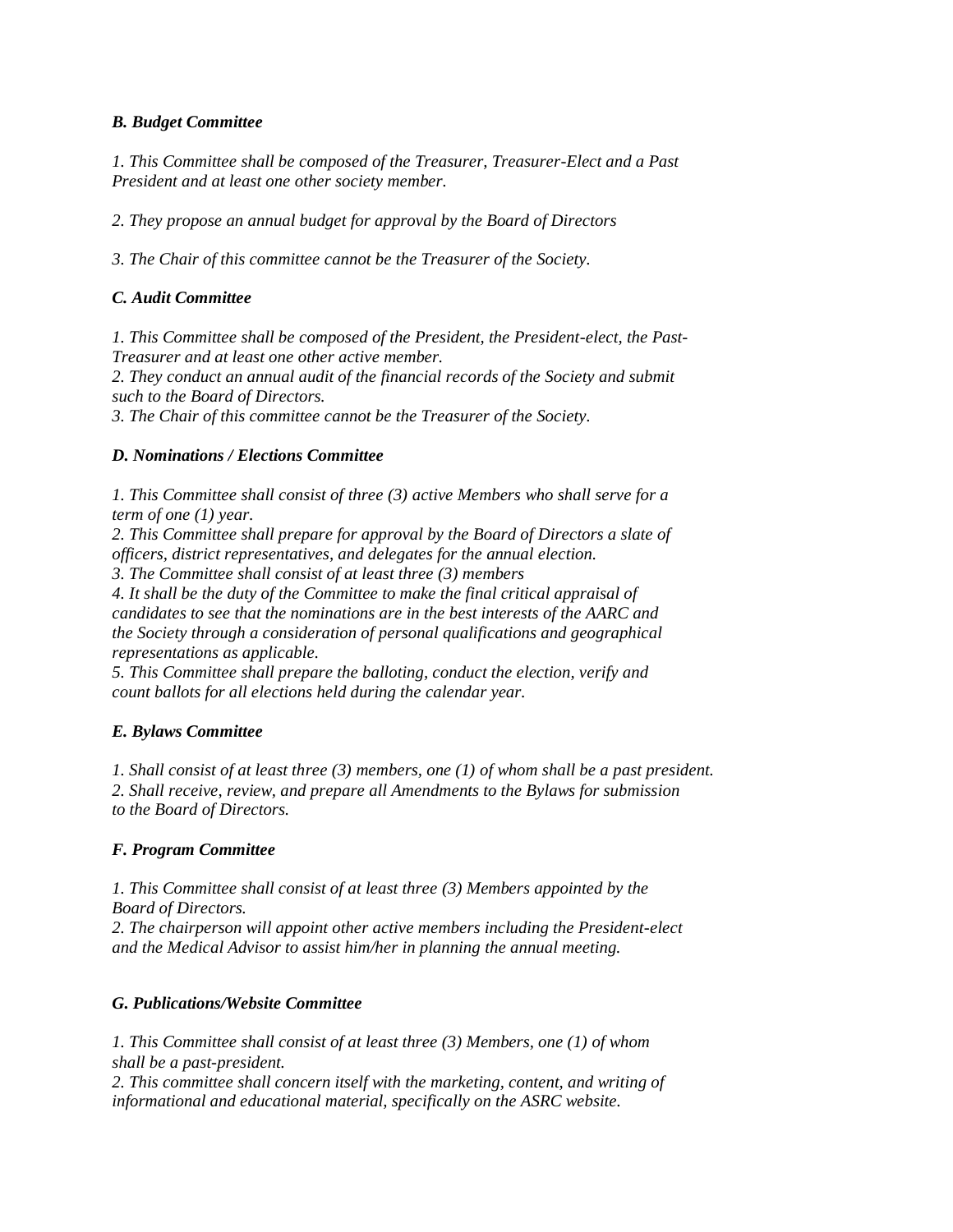*3. This Committee shall concern itself with the publication of a Society Newsletter, if one is deemed necessary by the Board.*

## *H. Public Relations Committee*

*1. The Committee shall maintain such liaison as has been established by the Board of Directors with other organizations whose activities may be of interest of the members of this Society. This shall include the preparations of exhibits, programs, and other items to bring the message of respiratory care and the AARC to medical, nursing and hospital groups as well as educational facilities where use of such material can be expected to recruit new people to the field of respiratory care. Such material shall be subject to the approval of the Board of Directors.*

*2. Review the minutes of all meetings of the District and advise the District Chairperson of any irregularities or other recommendations.*

## *I. Education Committee*

*1. Shall consist of three (3) members in which one (1) is recommended to be a faculty member in a Co-ARC approved Entry-level or Advanced Practitioner Program.*

*2. Shall review, assess the need for and recommend to the Board all educational activities for the PRSRC membership.*

*3. Shall collaborate with the Program Committee in planning and facilitating the educational and student activities of the annual meeting.*

### *J. Political Advocacy Contact Team*

*1. This committee shall consist of not fewer than three members, one of them being a past president. Each member will hold a three-year term as set forth by the AARC. 2. This committee will take an active role on issues affecting the profession of respiratory care by establishing contact with state and federal legislators through letters, facsimiles, e-mail and/or personal contact as necessary when important legislative issues arise.*

# *K. Special Committees*

*Special committees may be appointed by the President, subject to the approval of the Board of Directors.*

# *1. Judicial Committee*

*(a). Shall consist of four (4) current Board members and may include previous Society officers at the president's request. (b) Shall be called by the president upon request of any society member to review formal, written complaints against any individual society member charged with any violation of the Society Bylaws or otherwise with a conduct deemed detrimental to the Society or the AARC.*

*(c) Shall carefully review the complaints. Legal counsel may be summoned at*